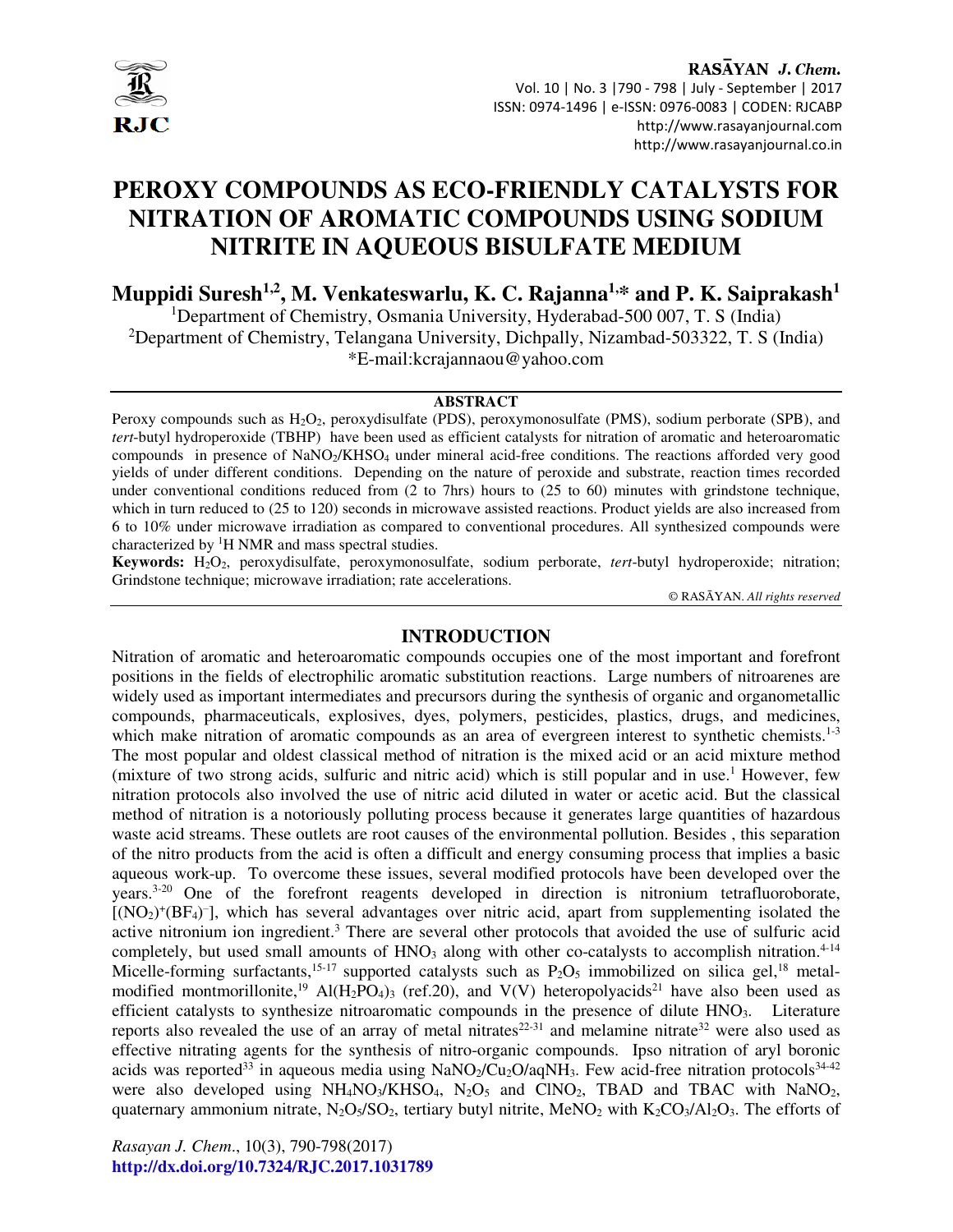Vol. 10 | No. 3 |790 - 798 | July - September | 2017

Paul Anastas and Warner<sup>43-45</sup> to overcome several environmental and cost-provoking issues lead to the development of twelve points of green chemistry, which served as twelve commandments for the chemists and biochemists to design and propagate several environmentally safe and economically viable synthetic protocols. The use of solvent-free methods such as mortar-pestle $46-49$ , and microwave irradiation<sup>50-53</sup> techniques made a landmark in organic synthesis because these methods are not only solvent-free but also operationally simple and satisfy both economic and environmental demands by replacing the toxic solvents. These methods are also associated with ease of manipulation and in several cases enhanced selectivity. On the other hand, in the recent past, potassium bisulfate (KHSO4) is explored as an eco-friendly, inexpensive, non-toxic, and easy available efficient green catalyst for various organic transformations under homogeneous and heterogeneous conditions.38,39 A review article published by Baghernejad<sup>39</sup> provides an excellent bibliography depicting an array of synthetic strategies in which KHSO4 is used as a catalyst. In many cases, the catalyst was recovered, activated and reused for three to four consecutive times with only slight variation in the yields of the products. Encouraged by the striking catalytic applications of KHSO<sub>4</sub>, we have developed certain nitration protocols using NaNO<sub>2</sub>/ peroxy compounds for the synthesis of nitroarenes using small (millimolar) amounts of KHSO4. The peroxy compounds such as H<sub>2</sub>O<sub>2</sub>, *tert*butyl hydroperoxide (TBHP), Potassium peroxydisulfate (K<sub>2</sub>S<sub>2</sub>O<sub>8</sub> or PDS), peroxymonosulfate (oxone or PMS), and sodium perborate (SPB) are used as catalysts in this study are laboratory benchtop chemicals and are environmentally safe and economically viable.

# **EXPERIMENTAL**

The chemicals used in this study were procured from Avra, Aldrich, Arcos Organics or SD -fine chemicals. BUCHI B-545 capillary melting point apparatus was used to determine the melting points of the compounds. Bench mate model microwave oven (CEM-908010, 300W) was used to perform microwave assisted experiments in this study. Thin layer chromatography (TLC) experiments were carried out using Merck aluminum-backed 0.2 mm silica gel 60 F-254 plates. Merck silica gel 60 (230- 400mesh) samples were used in column chromatography experiments. Varian VNMRS-400 MHz and Perkin Elmer FT-IR spectrometers were employed to record infrared (IR) and <sup>1</sup>HNMR spectra of the products obtained in this study. Chemical shifts are reported as values in ppm relative to CHCl $_3$  (7.26), and TMS was used as internal standard.

## **General procedure for synthesis of nitroarenes**

Ten (10) mmol of the substrate (aromatic compounds), one (1.0) mmol of KHSO<sub>4</sub>, one (1.0) mmol of Peroxide in an acetonitrile solvent and 2.0 mmol NaNO<sub>2</sub>were taken in a round bottom flask and the mixture was stirred under reflux conditions. The progress of the reaction was monitored by TLC. After completion of the reaction, the reaction mixture was treated with a NaHCO<sub>3</sub> solution. The organic layer was separated, dried over Na<sub>2</sub>SO<sub>4</sub>, and evaporated under vacuum. The crude product was purified by column chromatography using ethyl acetate –hexane as eluant to get pure product. Products thus obtained are characterized as nitro derivatives by spectroscopic methods.

## **Microwave assisted synthesis of nitroarenes**

The constituents of the reaction such as10 mmol of the substrate, 1 mmol of KHSO<sub>4</sub>, 1 mmol of peroxide in acetonitrile solvent and 2.0 mmol NaNO<sub>2</sub> were taken in a clean conical flask at room temperature and placed in a microwave oven. The progress of the reaction was monitored by TLC. After completion, the reaction mixture was further processed for the isolation of product as detailed previously.

## **Grindstone synthesis of nitroarenes**

The constituents of the reaction such as 10 mmol of the substrate, 1.0 mmol of KHSO<sub>4</sub>, 2.0 mmol of NaNO<sub>2</sub>, and a catalytic amount (1 mmol) of peroxide are taken in a mortar and ground with a pestle under solvent free conditions. The progress of the reaction was monitored by TLC. After completion, the workup procedure to obtain the products is largely similar to the one discussed in the earlier section. Obtained results from all the methods are presented Tables-2 to 4.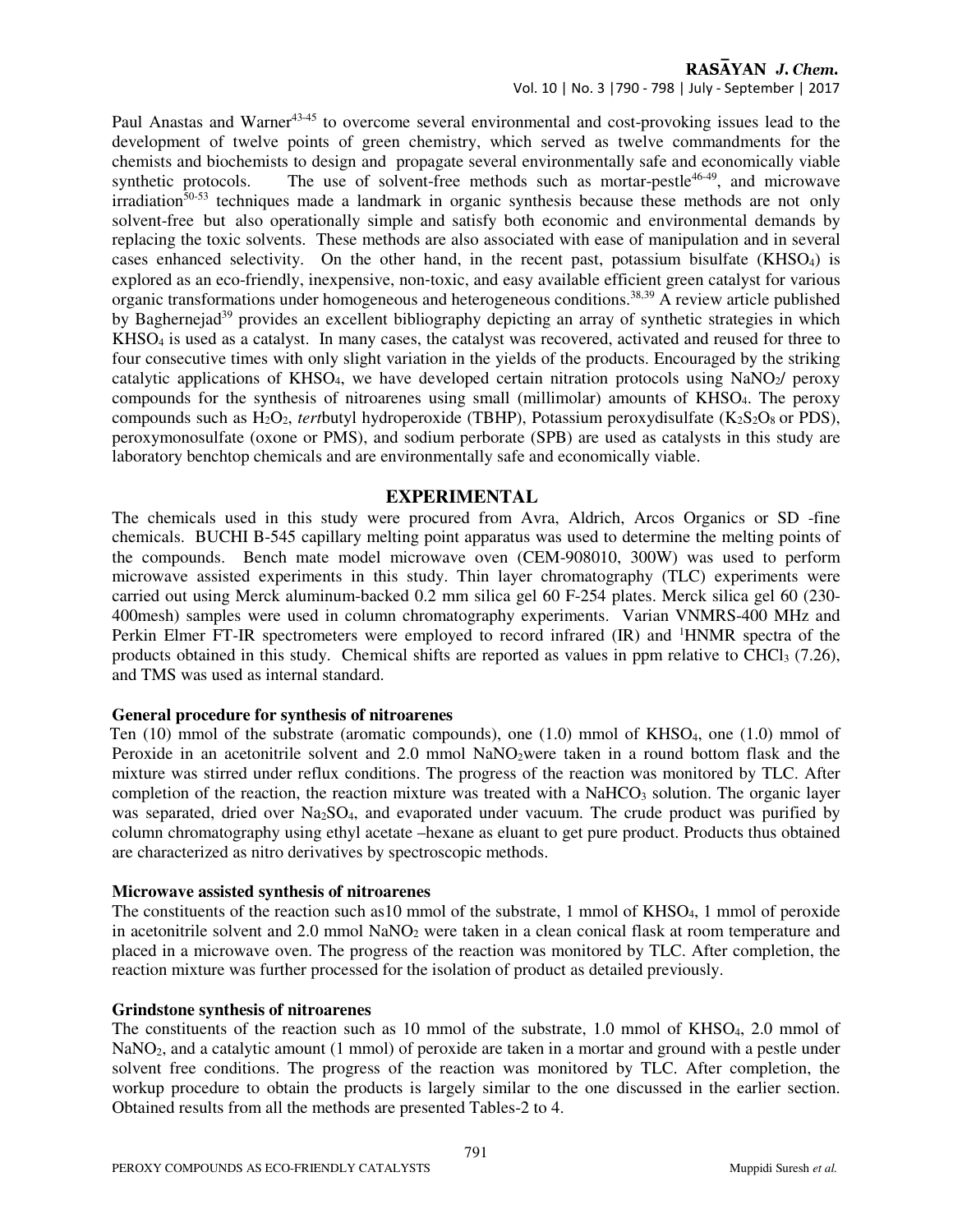Vol. 10 | No. 3 |790 - 798 | July - September | 2017

| Substrate           | Product                                    | Substrate                | Product                                    |
|---------------------|--------------------------------------------|--------------------------|--------------------------------------------|
| (1a)Phenol          | $(2a)$ 2-NO <sub>2</sub> Phenol            | $(lk)p$ -OH Phenol       | $(2k)$ 2- NO <sub>2</sub> Benzene-1,4-diol |
| $(1b)$ o-Cresol     | $(2b)$ 2-Me-4-NO <sub>2</sub> Phenol       | (11)p-Nitro Phenol       | $(21)$ 2,4-di Nitro Phenol                 |
| $(Ic)p$ -Cresol     | $(2c)$ 2-NO <sub>2</sub> 4-Me Phenol       | $(1m)p$ -Amino Phenol    | (2m) 2-Nitro4-Amino Phenol                 |
| $(1d)m$ -Cresol     | $(2d)$ 3-Me- 4-NO <sub>2</sub> Phenol      | $(1n)\alpha$ -Naphthol   | $(2n)$ 2- NO <sub>2</sub> -1-Naphthol      |
| $(1e)$ o- Cl Phenol | $(2e)$ 4-NO <sub>2</sub> 2-Cl Phenol       | $(1o)$ $\beta$ -Naphthol | $(2o)$ 1-NO <sub>2</sub> -2-Naphthol       |
| $(1f)m$ - Cl Phenol | $(2f)$ 4-NO <sub>2</sub> 3-Cl Phenol       | $(1p)$ Aniline           | $(2p)$ 4-Nitro Aniline                     |
| $(Ig)p$ -Cl Phenol  | $(2g)$ 2-NO <sub>2</sub> 4-Cl Phenol       | (1q)Salicylic acid       | $(2q)$ 2-OH 4-NO <sub>2</sub> Benzoic acid |
| $(1h)p-Br$ Phenol   | $(2h)$ 2-NO <sub>2</sub> 4-Br Phenol       | (1r)Furan                | $(2r)$ 2-NO <sub>2</sub> furan             |
| $(Ii)O$ -OH Phenol  | $(2i)$ 4- NO <sub>2</sub> Benzene-1,2-diol | $(1s)$ Thiophene         | $(2s)$ 2-NO <sub>2</sub> thiophene         |
| $(lj)m$ -OH Phenol  | $(2j)$ 4- NO <sub>2</sub> Benzene-1,3-diol | $(1t)$ Pyrrole           | $(2t)$ 2-NO <sub>2</sub> Pyrrole           |

Table-1: List of aromatic compounds and nitroarenes

Table-2: Peroxy compound/NaNO<sub>2</sub> driven Nitration of Aromatic compounds in aq. KHSO<sub>4</sub> medium

| Entry codes |         | <b>PDS</b>     |       | <b>PMS</b>     |       | $H_2O_2$       |       | <b>TBHP</b>    |       | <b>SPB</b>     |       |
|-------------|---------|----------------|-------|----------------|-------|----------------|-------|----------------|-------|----------------|-------|
| Substrate   | Product | <b>RT</b>      | $\%$  | <b>RT</b>      | $\%$  | RT             | $\%$  | <b>RT</b>      | $\%$  | <b>RT</b>      | $\%$  |
|             |         | (hr)           | Yield | (hr)           | Yield | (hr)           | Yield | (hr)           | Yield | (hr)           | Yield |
| (1a)        | (2a)    | $\overline{2}$ | 70    | $\overline{4}$ | 70    | 5              | 70    | 5              | 68    | $\tau$         | 68    |
| (1b)        | (2)     | $\overline{2}$ | 70    | 4              | 68    | 5              | 70    | 5              | 70    | $\tau$         | 70    |
| (1c)        | (2c)    | $\overline{2}$ | 75    | 4              | 74    | 5              | 75    | 5              | 75    | $\overline{7}$ | 75    |
| (1d)        | (2d)    | $\overline{2}$ | 70    | $\overline{4}$ | 68    | 5              | 65    | $\overline{5}$ | 65    | $\overline{7}$ | 65    |
| (1e)        | (2e)    | $\overline{4}$ | 80    | 6              | 80    | 6              | 75    | 6              | 75    | 8              | 75    |
| (1f)        | (2f)    | $\overline{4}$ | 78    | 6              | 78    | 6              | 75    | 6              | 75    | 8              | 75    |
| (1g)        | (2g)    | 4              | 80    | 6              | 80    | 6              | 75    | 6              | 75    | 8              | 70    |
| (1h)        | (2h)    | $\overline{4}$ | 75    | 6              | 77    | 6              | 75    | 6              | 75    | 8              | 74    |
| (1i)        | (2i)    | 3              | 85    | $\overline{4}$ | 80    | 5              | 80    | 5              | 78    | $\overline{7}$ | 75    |
| (1j)        | (2j)    | 3              | 80    | $\overline{4}$ | 77    | 5              | 80    | 5              | 80    | $\overline{7}$ | 75    |
| (1k)        | (2k)    | 3              | 80    | $\overline{4}$ | 80    | 5              | 78    | 5              | 78    | $\overline{7}$ | 75    |
| (11)        | (21)    | $\overline{4}$ | 75    | 6              | 75    | $\overline{7}$ | 75    | 8              | 70    | 10             | 70    |
| (1m)        | (2m)    | 3              | 80    | 6              | 80    | $\overline{7}$ | 78    | $\overline{7}$ | 75    | 9              | 75    |
| (1n)        | (2n)    | $\overline{2}$ | 85    | $\overline{4}$ | 80    | $\overline{4}$ | 80    | $\overline{4}$ | 80    | 5              | 80    |
| (1o)        | (2o)    | 3              | 85    | 5              | 80    | 5              | 80    | 5              | 75    | 6              | 75    |
| (1p)        | (2p)    | $\overline{2}$ | 75    | $\overline{4}$ | 75    | 5              | 75    | 5              | 70    | 5              | 70    |
| (1q)        | (2q)    | 3              | 75    | 5              | 75    | 6              | 75    | $\overline{7}$ | 75    | $\overline{7}$ | 75    |
| (1r)        | (2r)    | $\overline{2}$ | 70    | $\overline{4}$ | 70    | 5              | 70    | 5              | 68    | 6              | 65    |
| (1s)        | (2s)    | $\overline{2}$ | 75    | 4              | 75    | 5              | 73    | 5              | 70    | 6              | 70    |
| (1t)        | (2t)    | $\mathbf{1}$   | 80    | 3              | 80    | $\overline{4}$ | 75    | $\overline{4}$ | 70    | $\overline{4}$ | 70    |

Table-3: Grindstone protocol for Peroxy compound/NaNO<sub>2</sub>/KHSO<sub>4</sub> driven Nitration of Aromatic compounds under solvent-free conditions

| Entry codes       |                   | <b>PDS</b> |       | <b>PMS</b> |       | $H_2O_2$  |       | <b>TBHP</b> |       | <b>SPB</b> |       |
|-------------------|-------------------|------------|-------|------------|-------|-----------|-------|-------------|-------|------------|-------|
| Substrate         | Product           | RT         | $\%$  | <b>RT</b>  | $\%$  | <b>RT</b> | $\%$  | <b>RT</b>   | $\%$  | <b>RT</b>  | $\%$  |
|                   |                   | (min)      | Yield | (min)      | Yield | min       | Yield | (min)       | Yield | (min)      | Yield |
| $\left(1a\right)$ | (2a)              | 50         | 70    | 120        | 70    | 150       | 70    | 160         | 65    | 180        | 70    |
| (1b)              | $\left( 2\right)$ | 50         | 70    | 90         | 70    | 120       | 70    | 120         | 70    | 160        | 68    |
| (1c)              | (2c)              | 50         | 75    | 90         | 75    | 120       | 75    | 120         | 70    | 160        | 75    |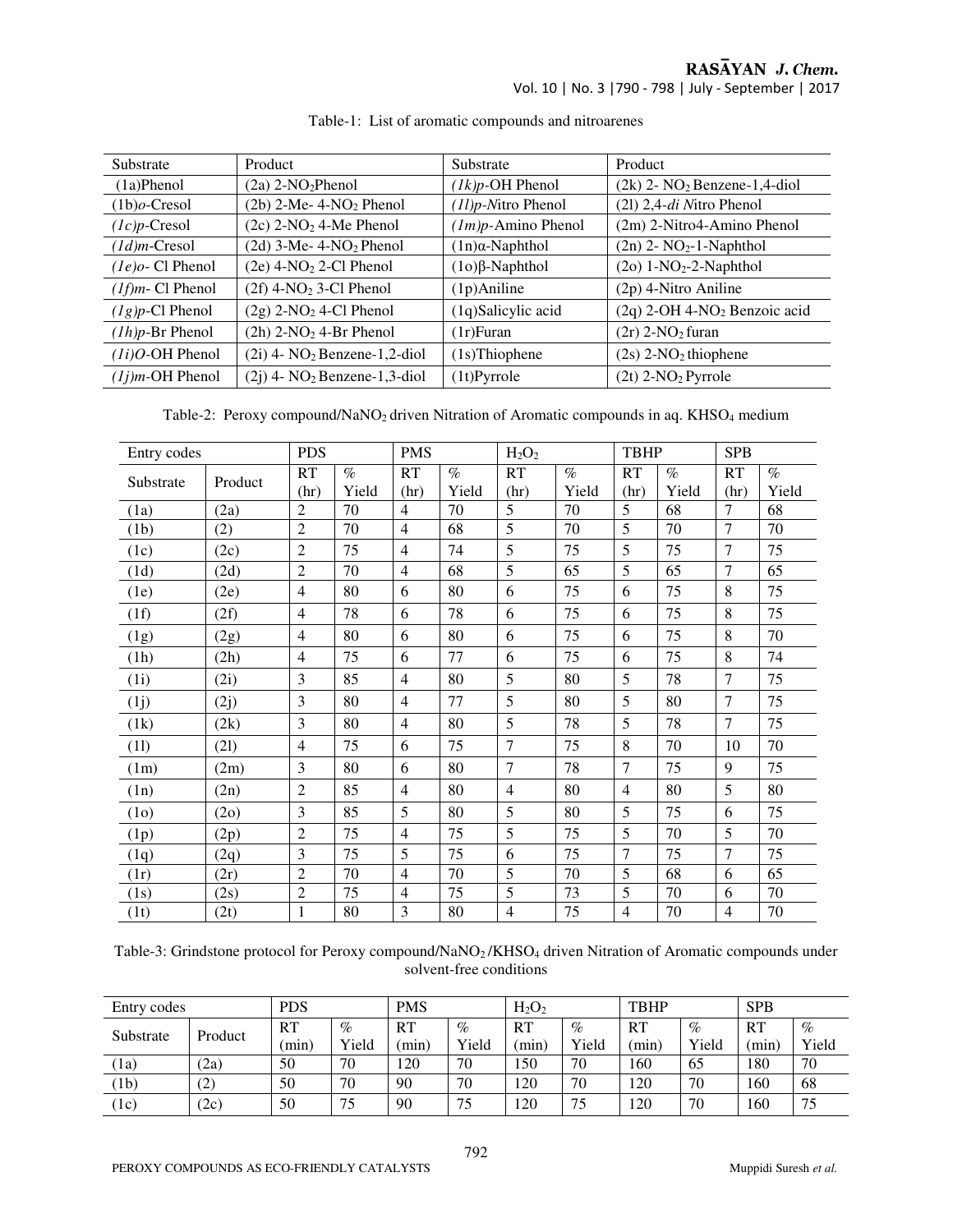| (1d)              | (2d) | 50  | 70 | 100 | 70 | 130 | 68 | 130 | 65 | 180 | 68 |
|-------------------|------|-----|----|-----|----|-----|----|-----|----|-----|----|
| (1e)              | (2e) | 100 | 80 | 150 | 80 | 180 | 77 | 190 | 75 | 220 | 75 |
| (1f)              | (2f) | 100 | 80 | 180 | 75 | 190 | 75 | 200 | 70 | 240 | 75 |
| (1g)              | (2g) | 100 | 80 | 150 | 78 | 180 | 75 | 190 | 75 | 220 | 77 |
| (1h)              | (2h) | 110 | 75 | 180 | 78 | 200 | 75 | 210 | 70 | 240 | 75 |
| (1i)              | (2i) | 70  | 85 | 90  | 83 | 120 | 80 | 120 | 78 | 160 | 80 |
| (1j)              | (2j) | 70  | 80 | 90  | 80 | 120 | 80 | 120 | 75 | 180 | 75 |
| (1k)              | (2k) | 70  | 80 | 90  | 80 | 120 | 79 | 120 | 79 | 160 | 80 |
| (11)              | (21) | 100 | 80 | 150 | 78 | 200 | 77 | 210 | 75 | 270 | 75 |
| (1m)              | (2m) | 70  | 80 | 120 | 80 | 180 | 79 | 180 | 75 | 240 | 75 |
| (1n)              | (2n) | 50  | 85 | 90  | 80 | 100 | 80 | 100 | 78 | 120 | 80 |
| (1 <sub>0</sub> ) | (2o) | 70  | 85 | 90  | 80 | 120 | 80 | 120 | 75 | 150 | 75 |
| (1p)              | (2p) | 50  | 75 | 75  | 75 | 120 | 75 | 120 | 70 | 120 | 70 |
| (1q)              | (2q) | 80  | 75 | 150 | 75 | 200 | 75 | 200 | 70 | 240 | 75 |
| (1r)              | (2r) | 50  | 70 | 80  | 72 | 120 | 70 | 120 | 68 | 150 | 68 |
| (1s)              | (2s) | 50  | 75 | 90  | 74 | 130 | 73 | 130 | 70 | 180 | 70 |
| (1t)              | (2t) | 30  | 80 | 60  | 80 | 90  | 76 | 90  | 75 | 120 | 75 |

Vol. 10 | No. 3 |790 - 798 | July - September | 2017

# **RESULTS AND DISCUSSION**

## **Nitration of aromatic compounds using NaNO2 in the presence of Peroxide reagent /KHSO4 under acid-free conventional conditions**

Potassium hydrogen sulfate (KHSO4) is a reusable, green and efficient solid catalyst for various organic reactions. Heravi *et al* earlier accomplished that certain phenols and naphthols can be conveniently nitrated regioselectively with  $NaNO<sub>2</sub>$  using  $KHSO<sub>4</sub>$  as a catalyst in good yields.<sup>38</sup> The reaction times for most of the studied reactions are in the range of 5 to 7 hrs, depending on the structure of the substrate. In an effort to further enhance the reaction rates (i.e., further reduce the reaction times) we have used peroxy compounds  $(H_2O_2, TBHP, PDS, PMS$  or SPB) as additives under conventional and non-conventional conditions under mineral acid-free medium**.** Spectroscopic data of isolated products are in agreement with our earlier reports.



Where  $X = -OH$  or  $-NH_2$ ; Peroxide Reagent =PDS, PMS,  $H_2O_2$ , SPB, TBHP

Scheme-1: Mono Nitration of Aromatic Compound using NaNO2 in presence of KHSO4 / Peroxide Reagent

It is well known that the peroxy compounds  $(H_2O_2, TBHP, PDS, PMS)$  or SPB) form free-radical intermediates *in situ* during the course of several reactions. In order to detect the formation of free-radical intermediates pertaining to these peroxide reagents, olefinic monomers such as freshly prepared acrylamide or deaerated acrylonitrile were added to the reaction mixture under a nitrogen atmosphere. But the peroxy compounds  $(H_2O_2, TBHP, PDS, PMS$  or SPB) used in this study did not initiate/induce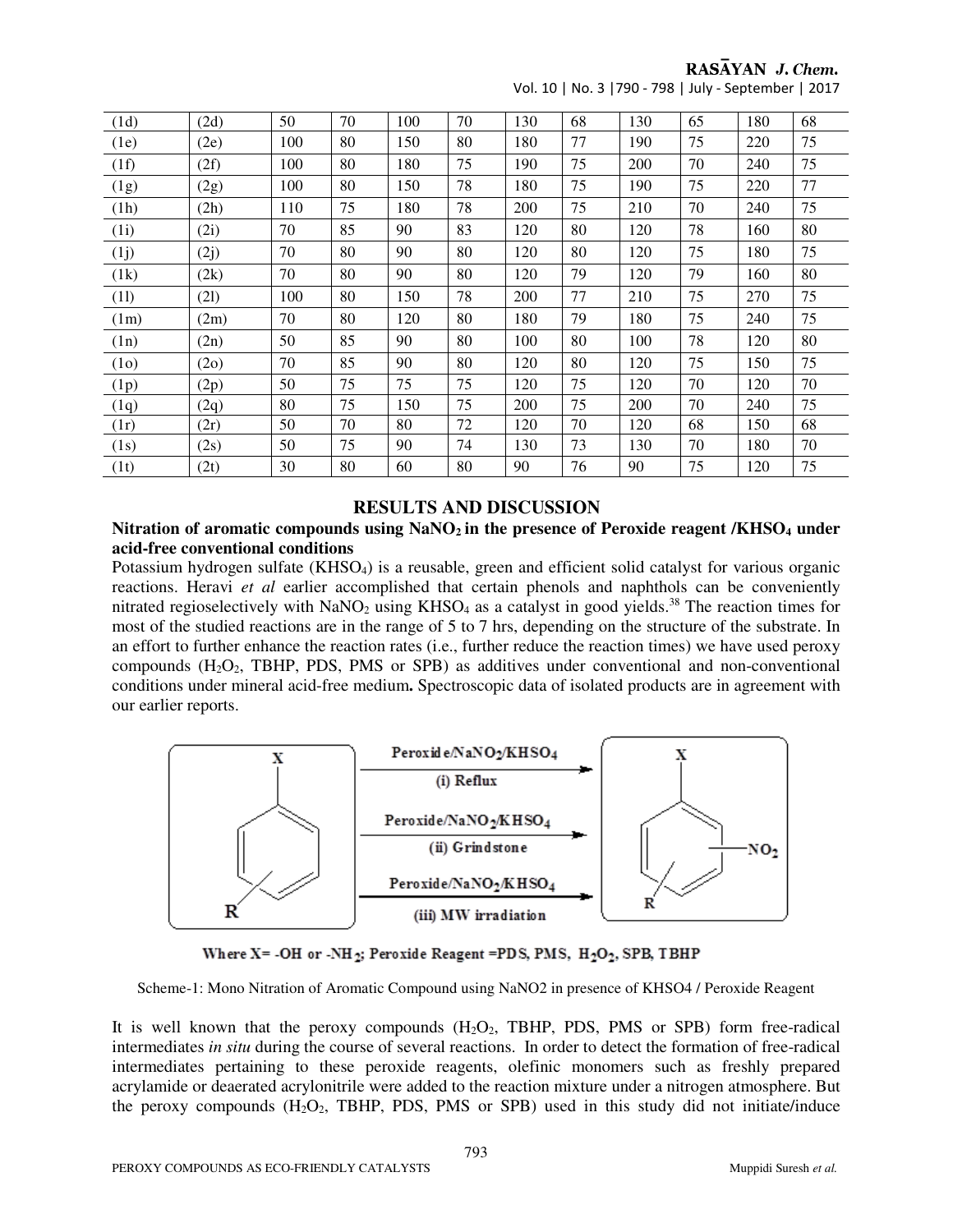## RASAYAN J. Chem. Vol. 10 | No. 3 |790 - 798 | July - September | 2017

polymerization of added olefinic monomers even after 24 hrs under reflux conditions. This observation may indicate the absence of free radical intermediates. In the present study, KHSO<sub>4</sub> creates an acidic environment due to the protolysis of the bisulfate ion  $(HSO<sub>4</sub>)$  followed by the release of a proton  $(H<sup>+</sup>)$ without decomposition and thus acts as a pool of proton source. <sup>36-39</sup> Basically, all the peroxy compounds in this study are strong oxidizing agents, which may present as free radical or ionic species. The absence of free radical species, thus suggests the participation of either the ionic species or molecular species in the mechanism of generating active nitronium ion ingredient as shown in the following steps:

# **Step-I: Generation of Nitronium ion electrophile**

| $[H_3BO_3(H_2O_2)] + NO_2$                                           | $\rightarrow$ HNO <sub>3</sub> + [B(OH) <sub>4</sub> ]               |
|----------------------------------------------------------------------|----------------------------------------------------------------------|
| (SPB species)                                                        |                                                                      |
| $HS_2O_8 + NO_2 + H_2O$ $\longrightarrow$ $HNO_3 + SO_4^{2-} + 2H^+$ |                                                                      |
| (PDS species)                                                        |                                                                      |
| $HSO5- + NO2-$                                                       | $\longrightarrow$ HNO <sub>3</sub> + SO <sub>4</sub> <sup>2-</sup>   |
| (PMS species)                                                        |                                                                      |
| $\overline{ROOH} + \overline{NO_2} + \overline{HSO_4}$               | $\rightarrow$ HNO <sub>3</sub> + SO <sub>4</sub> <sup>2-</sup> + ROH |
| (Peroxide species; R= H for HP, tert- butyl for TBHP)                |                                                                      |

Active nitronium ion  $(NO<sub>2</sub><sup>+</sup>)$  electrophile is then generated due to the reaction between  $HNO<sub>3</sub>$  and  $KHSO<sub>4</sub>$ according to the following reaction,

 $HNO<sub>3</sub> + HSO<sub>4</sub>$   $\longrightarrow$   $NO<sub>2</sub><sup>+</sup> + H<sub>2</sub>O + SO<sub>4</sub><sup>2</sup>$ 

**Step-II:** Nitronium ion  $(NO<sub>2</sub><sup>+</sup>)$  thus generated attacks the aromatic ring to afford nitroarene according to the following scheme-1,



**(Where R = EDG or EWG; X= functional group)** Scheme-2

Table-4: Microwave assisted Nitration of Aromatic compounds using Peroxy compound/ NaNO2/KHSO4 under solvent-free conditions

| Entry codes |         | <b>PDS</b>  |             | <b>PMS</b>  |             | $H_2O_2$    |             | <b>TBHP</b> |               | <b>SPB</b>  |             |
|-------------|---------|-------------|-------------|-------------|-------------|-------------|-------------|-------------|---------------|-------------|-------------|
| Substrate   | Product | <b>RT</b>   | $\%$        | RT          | $\%$        | RT          | $\%$        | RT          | $\%$<br>Yield | RT          | $\%$        |
| 1a)         | (2a)    | (sec)<br>60 | Yield<br>75 | (sec)<br>60 | Yield<br>72 | (sec)<br>70 | Yield<br>70 | (sec)<br>70 | 65            | (sec)<br>90 | Yield<br>70 |
| (1b)        | (2)     | 40          | 75          | 40          | 70          | 50          | 70          | 60          | 70            | 70          | 70          |
| (1c)        | (2c)    | 40          | 80          | 40          | 78          | 50          | 75          | 60          | 72            | 70          | 75          |
| (1d)        | (2d)    | 40          | 75          | 40          | 73          | 50          | 70          | 60          | 70            | 75          | 70          |
| 1e)         | (2e)    | 50          | 82          | 70          | 80          | 80          | 79          | 85          | 75            | 90          | 75          |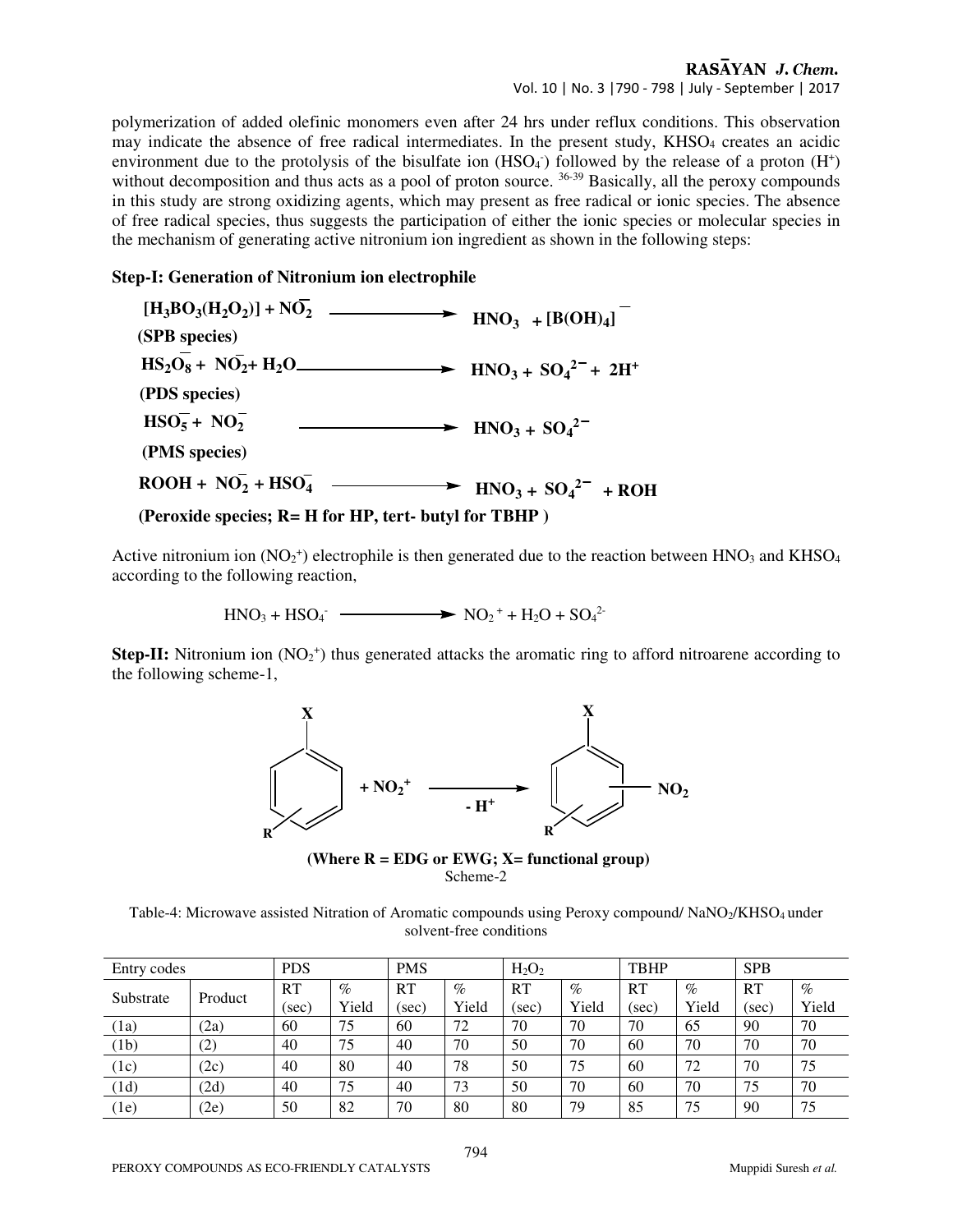| (1f)              | (2f) | 60  | 80 | 80  | 77 | 90  | 75 | 95  | 72 | 100 | 75 |
|-------------------|------|-----|----|-----|----|-----|----|-----|----|-----|----|
| (1g)              | (2g) | 50  | 80 | 70  | 80 | 80  | 78 | 85  | 75 | 90  | 78 |
| (1h)              | (2h) | 60  | 75 | 80  | 78 | 100 | 75 | 110 | 72 | 120 | 75 |
| (1i)              | (2i) | 40  | 87 | 50  | 85 | 60  | 82 | 65  | 80 | 65  | 82 |
| (1j)              | (2j) | 45  | 82 | 60  | 80 | 65  | 80 | 70  | 75 | 75  | 75 |
| (1k)              | (2k) | 40  | 85 | 50  | 83 | 60  | 80 | 65  | 80 | 65  | 82 |
| (11)              | (21) | 100 | 82 | 140 | 80 | 160 | 78 | 180 | 75 | 180 | 78 |
| (1m)              | (2m) | 50  | 85 | 55  | 82 | 60  | 80 | 70  | 78 | 90  | 80 |
| (1n)              | (2n) | 30  | 88 | 40  | 85 | 45  | 82 | 50  | 80 | 60  | 80 |
| (1 <sub>0</sub> ) | (2o) | 50  | 88 | 60  | 85 | 65  | 80 | 65  | 80 | 70  | 80 |
| (1p)              | (2p) | 30  | 80 | 40  | 80 | 45  | 78 | 50  | 75 | 60  | 75 |
| (1q)              | (2q) | 60  | 80 | 70  | 75 | 80  | 75 | 90  | 75 | 120 | 75 |
| (1r)              | (2r) | 40  | 75 | 50  | 74 | 60  | 73 | 60  | 70 | 60  | 70 |
| (1s)              | (2s) | 40  | 75 | 45  | 77 | 50  | 75 | 50  | 70 | 60  | 72 |
| (1t)              | (2t) | 30  | 85 | 40  | 85 | 45  | 80 | 45  | 80 | 55  | 82 |

Vol. 10 | No. 3 |790 - 798 | July - September | 2017

The data presented in Tables-2 to 4 revealed that the reaction times (R.T) in microwave assisted (MWA) reactions reduced to a few seconds (30 to 50sec) from 2 to 7 hrs (under conventional methods), and 50 to 240 minutes with grindstone techniques at room temperature. Rate enhancements in MW assisted methods could be attributed to bulk activation of molecules because microwave irradiation directly supplements energy to all the reactant molecules present in the reaction vessel without heating the reactor as explained in earlier literature reports.<sup>50-53</sup> On the other hand, rate accelerations under grindstone conditions could be explained due to bulk activation of the molecule due to the heat energy generated due to frictional forces operated during the course of grinding by pestle in a mortar<sup>46-49</sup>. Observed data further indicate that nitration followed o/p selectivity principle.

# **Spectral data of certain compounds**:

- **1. 2-NO2 Phenol:** <sup>1</sup>HNMR (300MHz, CDCl3)**:** δ 9.56 (s, 1H, OH), 8.19 (dd, 1H, J=9.1Hz, J=7Hz), 7.59  $(s, 1H, J=8Hz J=7.5Hz)$  6.99 (d, 1H, J=8.5Hz) 9.18 (d, 1H, J=8Hz);  $m/z = 139$ ; Melting Point =  $45-49$ <sup>o</sup>C
- **2. 2-Me- 4-NO2 Phenol:**<sup>1</sup>HNMR (300MHz, CDCl3)**:** δ 10.55 (s, 1H, OH), 2.35 (s, 3H, Me), 6.85 (d, 1H, J=8.5Hz) 8.12 (d, 1H, J=8.5Hz) 8.25 (dd, 1H, J=8.5Hz, J=7.5Hz);  $m/z = 153$ ; Melting Point = 95-98 °C
- **3. 2-NO2 4-Me Phenol**: <sup>1</sup>HNMR (300MHz, CDCl3)**:** δ 10.42 (s, 1H, OH), 2.42 (s, 3H, Me), 7.32 (d, 1H, J=8Hz), 7.12(d, 1H, J=8Hz), 7.92(s, 1H);  $m/z = 153$ ; Melting Point = 32-34 °C
- **4. 3-Me- 4-NO2 Phenol:**<sup>1</sup>HNMR (300MHz, CDCl3)**:** δ10.64 (s, 1H, OH), 2.35 (s, 3H, Me), 6.85(d, 1H, J=8Hz), 8.12(d, 1H, J=8Hz), 6.76 (s, 1H); m/z = 153; Melting Point = 127-129 °C
- **5. 4-NO2 2-Cl Phenol:**<sup>1</sup>HNMR (300MHz, CDCl3)**:** δ10.66 (s, 1H, OH), 7.15(d, 1H, J=8.5Hz), 8.12(d, 1H, J=8.5Hz), 8.34(s, 1H); m/z = 174; Melting Point =  $106-108$  °C
- **6. 2-NO2 4-Cl Phenol:**<sup>1</sup>HNMR (300MHz, CDCl3): δ10.54 (s, 1H, OH), 7.12 (d, 1H, J=8Hz), 7.82(d, 1H, J=8Hz), 8.36 (s, 1H);  $m/z = 174$ ; Melting Point = 88-90 °C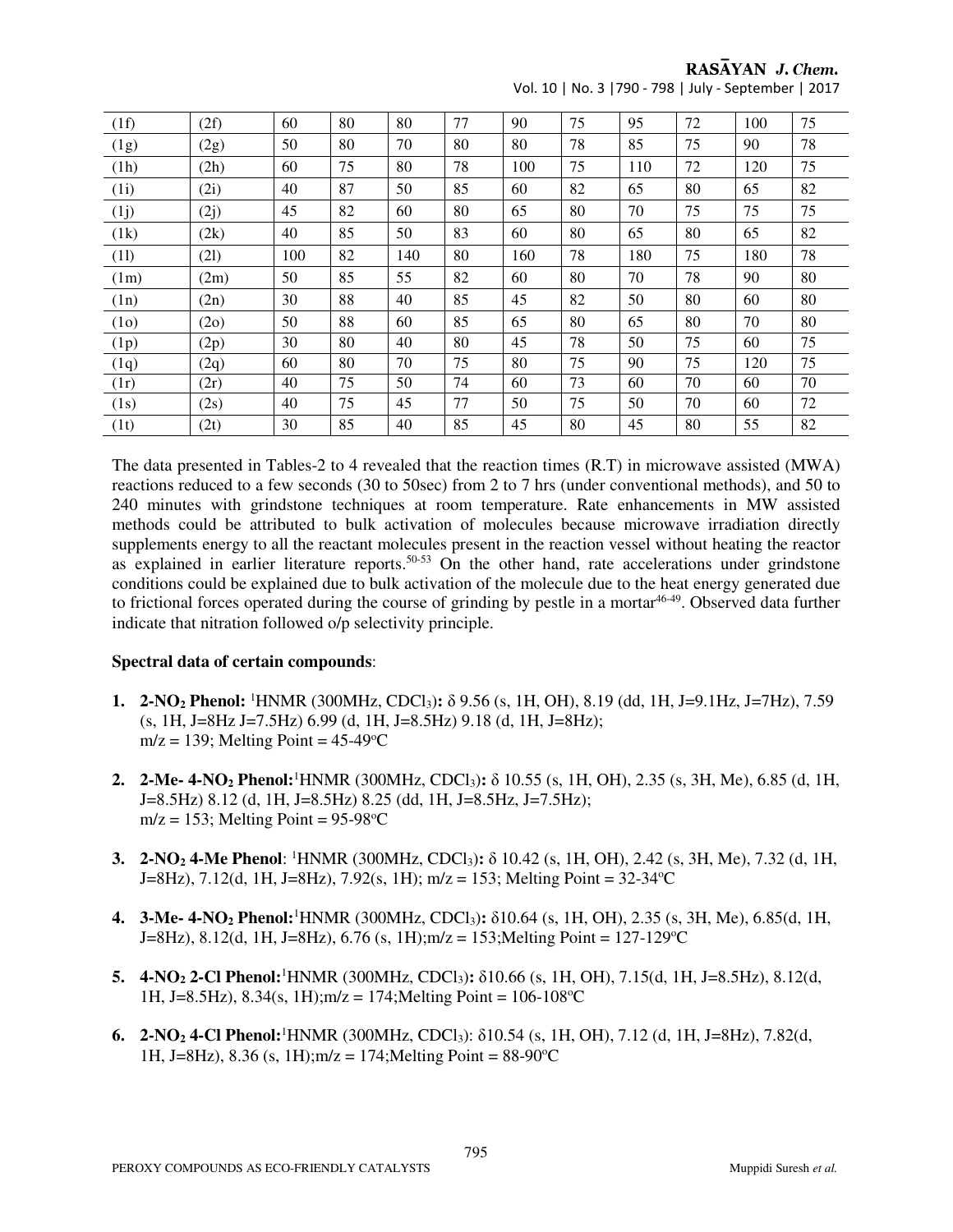- **7. 2-NO2 4-Br Phenol:**<sup>1</sup>HNMR (300MHz, CDCl3)**:** δ10.45 (s, 1H, OH), 7.10(d, 1H, J=8Hz), 7.72(d, 1H, J=8Hz), 8.25(s, 1H);  $m/z = 218$ ; Melting Point = 92-96 °C
- **8. 4-NH2-2- NO2 Phenol:**<sup>1</sup>H NMR (300 MHz, CDCl3)**:** δ 4.45 (s, 2H) 9.92 (s, 1H) 6.76 (d, J = 8Hz, 1H), 6.82 (d, J = 8Hz, 1H), 7.24 (s, 1H);  $m/z = 154$ ; Melting Point = 125-128<sup>o</sup>
- **9. 4- NO2 aniline:**<sup>1</sup>H NMR (300 MHz, CDCl3)**:** δ 7.94 (d, J = 5.5Hz, 2H), 6.76 (d, J = 5.49 Hz, 2H), 4.25 (brs, 2H); $m/z = 138$ ;Melting Point = 148-150 °C
- **10. 2- NO2-1-Naphthol:** <sup>1</sup>HNMR (300MHz, CDCl3)**:** δ12.24(s, 1H, OH), 7.66(m, 1H), 7.76(m, 1H), 8.58(d, 1H, J=8.5Hz), 8.05(d, 1H, J=8.5Hz, J=4Hz), 8.15(d, 1H, J=8.5Hz), 7.44(d, 1H, J=9Hz);m/z = 189; Melting Point =  $124-126$ <sup>o</sup>C
- **11. 1-NO2-2-Naphthol:**<sup>1</sup>HNMR (300MHz, CDCl3)**:** δ12.18(s, 1H, OH), 7.58 (m, 1H), 7.80 (m, 1H), 7.20(d, 1H, J=9Hz), 8.10(m, 1H), 7.68(dd, 1H, J=8.25Hz J=5Hz), 8.65(d, 1H, J=9Hz);  $m/z = 189$ ; Melting Point = 98-100 °C
- **12. 2- NO2 furan:**<sup>1</sup>H NMR (300 MHz, CDCl3)**:**δ6.68(dd,J=3.5Hz,J 1.75Hz,1H), 7.34(dd,J=3.5Hz,J = 1.0Hz,1H),  $7.57\text{(dd,J=1.75Hz,J = 1.0Hz,1H)}$ ; m/z = 113; Boiling Point =  $85-88$ °C
- **13. 2- NO<sub>2</sub> thiophene:**<sup>1</sup>H NMR (300 MHz, CDCl<sub>3</sub>):  $\delta$  7.07 (q, J = 4.25Hz, J = 5.25Hz, 1H), 7.55 (dd, J = 1.75Hz,  $J = 5.25$  Hz, 1H), 7.93 (dd,  $J = 1.75$ Hz,  $J = 4.25$ Hz, 1H); m/z = 129; Melting Point =  $44-47$ °C

# **CONCLUSION**

The authors have accomplished peoxycompounds such as  $H_2O_2$ , peroxydisulfate (PDS), peroxymonosulfate (PMS), sodium perborate (SPB), and *tert*-butyl hydroperoxide (TBHP) as efficient catalysts for nitration of aromatic and heteroaromatic compounds in presence of NaNO<sub>2</sub>/KHSO<sub>4</sub> under mineral acid free conventional and non-conventional methods such as microwave irradiation and grindstone techniques. Reaction times reduced from (2 to 7) hours to (25 to 60) minutes from conventional to grindstone method, which in turn reduced to (25 to 120) seconds in microwave assisted reactions. Product yields are also increased from 6 to 10% under microwave irradiation as compared to conventional procedures. All the synthesized compounds were characterized by <sup>1</sup>H NMR and mass spectral studies.

# **REFERENCES**

- 1. (a) G.A. Olah, R. Malhotra, S.C. Narang, "*Nitration Methods and Mechanisms*," VCH, New York, (1989); (b) G.A. Olah, S.C. Narang, J.A. Olah, K. Lammertsma, *Proc. Natl. Acad. Sci. USA*., **79**, 4487(1982).
- 2. J.G. Hoggett, R.B. Monodie, J.R. Penton, K. Scho-field, "*Nitration and Aromatic Reactivity,*" Cambridge University Press, London, (1971).
- 3. (a) N. Ono, "*The Nitro Group in Organic Synthesis*," Wiley-VCH, New York, (2001); (b) J. March, M. B. Smith, "*March's Advanced Organic Chemistry: Reactions, Mechanisms and Structure*", John Wiley and Sons, Inc. 2007, Sixth Ed.
- 4. (a) J. M. Riego, Zeno Sedin, J. M. Zaldlvar, C. N. Marzianot, C.Tortatot, *Tetrahedron Lett*., **37(4)**, 513(1996); (b) F. J.Waller, A. G. M. Barrett, D. C. Braddock, D. Ramprasad, *Chem. Commun*. 613(1997); (c) J. W. Francis, Anthony, G. M. Barrett, D. Christopher Braddock, Dorai Ramprasad. *Tetrahedron Lett.,* **39**, 1641(1998).
- 5. A.P. Zaraisky, O.I. Kachurin, L.I. Velichko, I.A.Tikhonova, G.G. Furin, V.B. Shur, *J. Mol. Catal. A: Chemical*, **231**,103(2005).
- 6. K. A. Christopher and Yan Zhang, *Tetrahedron Lett*., **53**, 1592(2012).
- 7. T.E Sakkidurai and K. Pitchumani, *J. Mol. Catal. A: Chemical,* **185**, 305(2002).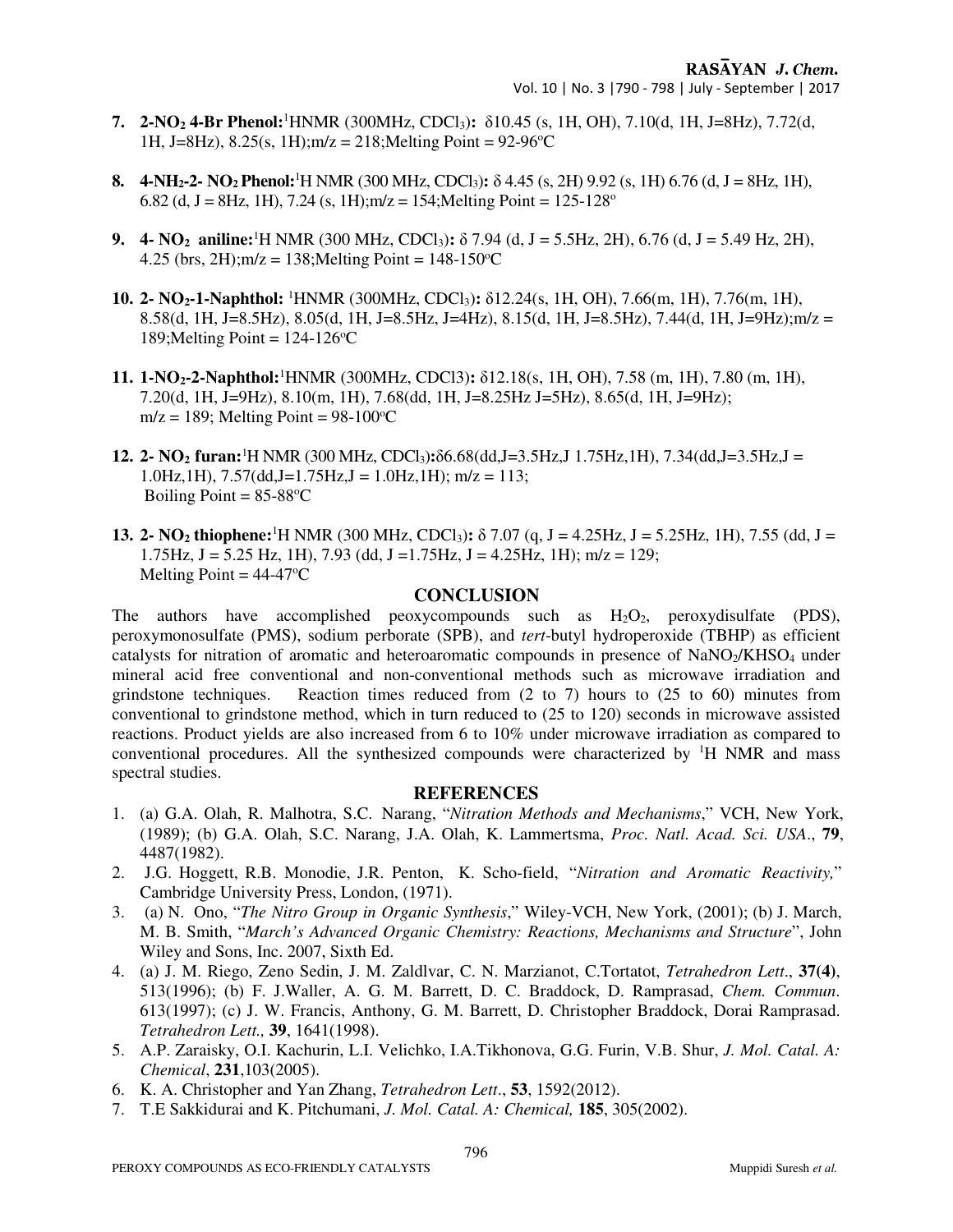- 8. Ahmed Kamal, B. Ashwini Kumar, Arifuddin, Midoux Patrick, *Ultrason. Sonochem.*, **11**, 455(2004).
- 9. S.Nitin, Nandurkar, M. J. Bhanushali, R. S. Jagtap, M. B. Bhalchandra, *Ultrason. Sonochem.,* **14**, 41(2007).
- 10. Gracy Elias. B. J. Mincher, S. P. Mezyk, JimMuller. L. R*.* Martin,*Rad. Phys. Chem.,* **80**, 554(2011).
- 11. P. D. Sharda, S. K. Vijay, K. D. Mohan, *Catal. Comm.,* **3**, 67(2002).
- 12. S.M. Kemdeoa, V.S. Sapkalb, G.N. Chaudharia, *J. Mol. Catal. A: Chemical*, **323**, 70(2010).
- 13. V.V. Brei, S.V. Prudius, O.V. Melezhyk, *Appl. Catal. A* , **239**, 11(2003).
- 14. A.S. Chhatre, R.A. Joshi, B.D. Kulkarni, *J. Coll. Inter Sc.,* **158**, 183(1993).
- 15. G. Yang, J. Shi, J. Li, *Korean J. Chem. Engg.*, **20**, 886(2003).
- 16. Masashi Hojo, Ryosuke Kato, Akio Narutaki, Tetsuya Maeda, Yuki Uji-yie.*J. Mol. Liq.,* **163**, 161(2011).
- 17. A. R. Hajipoura and E. R. Arnold, *Tetrahedron Lett.,* **46**, 8307(2005).
- 18. Wan-Po Yin and Min Shi, *Tetrahedron,* **61**, 10861(2005).
- 19. A. K. Bose, S. N. Ganguly, V. Srirajan, A. H. Sharma, N. Lavlinskaia, M. S. Manhas. *Symposia Division of Environmental Chemistry -American Chemical Society*, **39**, 453(1999).
- 20. A. K. Bose, S N. Ganguly, M. S. Manhas, H. William, Jeffrey Speck, *Tetrahedron Lett*., **47**, 3213(2006).
- 21. M. M. Heravi, T. Benmorad, K. Bakhtiari, F. F. Bamoharram, H. A. Oskooie, *J. Mol. Cal. A: Chem.*, **264**, 318(2007).
- 22. (a) J. M. Melior and Raehel Parkes, *Tetrahedron Lett*., **38(50)**, 8739(1997); (b) Xianghua Yang, Chanjuan Xi , Yanfeng Jiang, *Tetrahedron Lett.,* **46**, 8781(2005); (c) H. M. Chawla and R. S. Mittal, Synthesis, **70** (1985); (d) S. Dincturk and J. H*.* Ridd, *J. Chem. Soc., Perkin Trans*., **2**, 961(1982); (e) S. Dincturk and J. H. Ridd, *J. Chem. Soc., Perkin Trans.*, **2**, 965(1982); (f) A. Sridhar Rao, P. Srinivas, K. Suresh Babu, J. Madhusudana Rao, *Tetrahedron Lett*., **46**, 8141(2005).
- 23. (a) J. Jonathan, G. K. S. Narayana Kumar, K. L. Kenneth, *Tetrahedron Lett*., **53**, 6782(2012); ( b) R. R. Yadav, R. A. Vishwakarma, B. Sandip, *Tetrahedron Lett*., **53**, 5958(2012); (c) S. Manna, S. Maity, S. Rana, S. Agasti, D. Maiti, *Org. Lett.,* **14**, 1736(2012); (d) Hong-Bin Sun, Ruimao Hua, Yingwu Yin, *J. Org. Chem*., **70**, 9071(2005); (e) Yang Lu, Yaming Li, Rong Zhang, Kun Jin, Chunying Duan, *Tetrahedron,* **69**, 9422(2013); (f) H. A. Muathen, *Molecules*, **8**, 593(2003). (g) S. Samajdar, F. F. Becker, B. K. Banik, *Tetrahedran Lett*., 41, 8017(2000).
- 24. (a) N. Najmeh, A. M. Mehranpour, B. Elham, S. Zohre, *Tetrahedron Lett.,* **53**, 4841(2012); (b) G. K. S. Prakash, C. Panja, T. Mathew, V. Surampudi, N. A. Petasis, G. A. Olah, *Org. Lett*., **6**, 2205(2004); (c) N. Iranpoor, H. Firouzabadi, N. Nowrouzi, D. Firouzabadi, *Tetrahedron Lett*., **47**, 6879(2006); (d) N. Nowrouzi and Z. J. Mohammad, *Tetrahedron Lett.,* **52**, 5081(2011).
- 25. M. F. A. Dove, B. Manz, J. Montgomery, G. Pattenden, S. A. Wood, *J. Chem. Soc*., *Perkin Trans.,* 1, 1589(1998).
- 26. A. K. Bose, S. N. Ganguly, M. S. Manhas, Sheetal Rao, S. Jeffrey, Uri. Pekelnya, E. P. Villars, *Tetrahedron Lett.*, **47**, 1885(2006).
- 27. (a) R. Rajagopal and K. V. Srinivasan, *Synth. Commun.*, **33**, 961(2003); (b) A. Cornelis, P. Laszlo, P. Pennetreau, *J. Org. Chem*., **48**, 4771(1983); (c) T. Taniguchi and H. Ishibashi, *Org. Lett*., **12**, 124(**2010)**; (d) T.Taniguchi, T. Fujii, H. Ishibashi, *J. Org. Chem*., **75**, 8126(**2010)**; (e) T. Taniguchi, T. Fujii, H. Ishibashi, *Org. Biomol. Chem*., **9**, 653(**2011)**; (f) T. Naveen, S. Maity, U. Sharma, D*.* Maiti, *J. Org. Chem*., **78**, 5949(**2013)**.
- 28. (a) M. A.Zolfigol, E. Ghaemi, E. Madrakian, *Synth. Commun*., **30**, 1689(**2000)**; (b) M. S. Hosseini, M. Tavakolian, S. Ashenagar, *Iranian J. Scienc. Tech., Transaction A*, **34( A3) (**2010).
- 29. (a) M. A. Zolfigol, E. Ghaemi, E. Madrakian, *Molecules*, **6**, 614(2001); (b) M. A. Zolfigol, E. Madrakian, E. Ghaemi, *Molecules* **7**, 734(2002); (c) M. A. Zolfigol, E. Ghaemi, E. Madrakian, *Synlett*., 191(2003).
- 30. B. Gigantee, A. O. Prazeres, M. J. Marcelo-Curto, A. Cornelis, P. Laszlo, *J. Org. Chem.*, **60**, 3445(1995).
- 31. V. Anuradha, P. V. Srinivas, P. Aparna, J. M. Rao, *Tetrahedron Lett*., **47**, 4933(**2006)**.